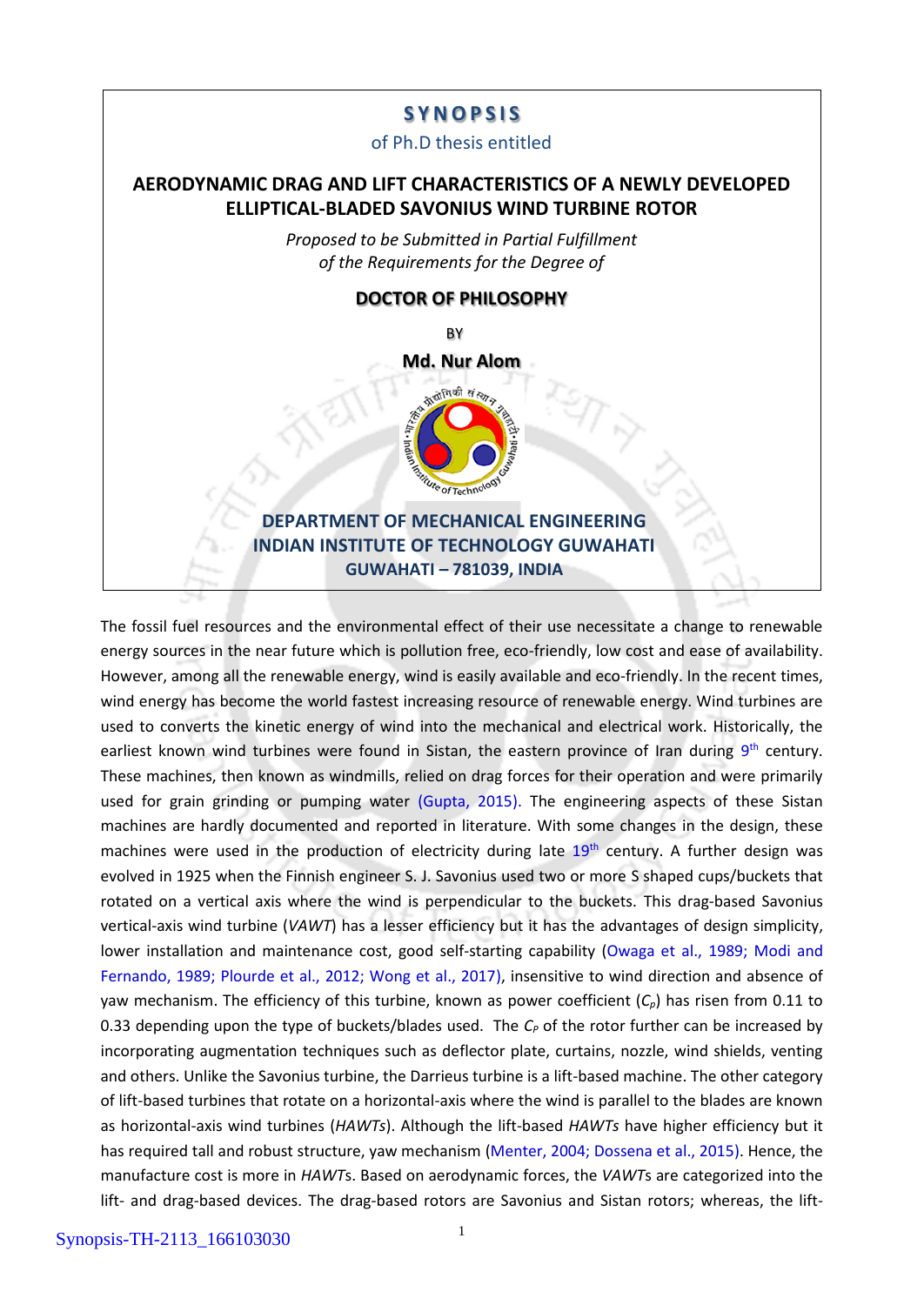based rotors include H- and Darrieus rotors. Although the drag-based rotors have better self-starting capabilities than the lift-based *VAWT*s, they have lesser *CP*. Savonius rotor operates mainly on drag force (*Df*), but it also experiences a lesser amount of lift force (*DL*).

The basic parameters and forces of a two-bladed Savonius rotor are shown in Fig. 1. A wind turbine converts the kinetic energy of the wind into torque acting on the rotor blades. The amount of energy which the wind transfers to the rotor depends on the density of the air, the rotor area, and the wind speed. The performance of the Savonius rotor is usually estimated by the two performance parameters such as torque coefficient  $(C_7)$  and power coefficient  $(C_7)$  (Emmanuel and Jun, 2011) and can be expressed as



After the open literature review, it is supposed that the Savonius rotor can be a viable option for off grid energy conversion in certain cases of confined space and low wind speed region, where other types of turbines cannot work efficiently. However, the existing design is yet a matter of research to make it more useful in particular situations. In view of this, the objective of the present investigation is to investigate the aerodynamic drag and lift characteristics of a newly developed elliptical-bladed Savonius rotor to improve its torque and power coefficient (*C<sup>T</sup>* and *CP*) by considering the various geometric and aerodynamic parameters. Though the Savonius rotor is a drag-based device, a minor amount of lift force also contributes to its *C<sup>T</sup>* and *CP*. The vent augmentation technique is also incorporated with the optimized Savonius rotor to improve its performance further. The following roadmap (Fig. 2) shows how the objective has been established and how the improvement of the turbine has been brought about through numerical simulations and wind tunnel experiments.

Initially, 2D unsteady simulations are carried out using ANSYS Fluent for the elliptical profile with sectional cut angle  $(\theta) = 47.5^{\circ}$ , modified Bach, Benesh and semicircular profile to found the optimum blade profile for Savonius rotor. The rotor blades have been discretization with unstructured triangular grids in ANSYS meshing (Fig. 3). This is because unstructured mesh methods logically offer the possibility of incorporating adaptivity. Also, it offers flexibility in generating a mesh flow domain for a complex flow problem. The domain consists of two sections, viz., the outer rectangular stator and the inner circular rotor. The two sections are separated by a sliding interface. The details of the meshing and boundary conditions are in Fig. 4. After the grid and time independent test the grid with 169900 elements and 1°/step is chosen to 2D simulations. Past studies conducted by several investigators reveal that the *SST k-ω* model has better prediction capabilities (Menter, 2004; Plourde, 2012). Hence, this model has been considered for all the simulations.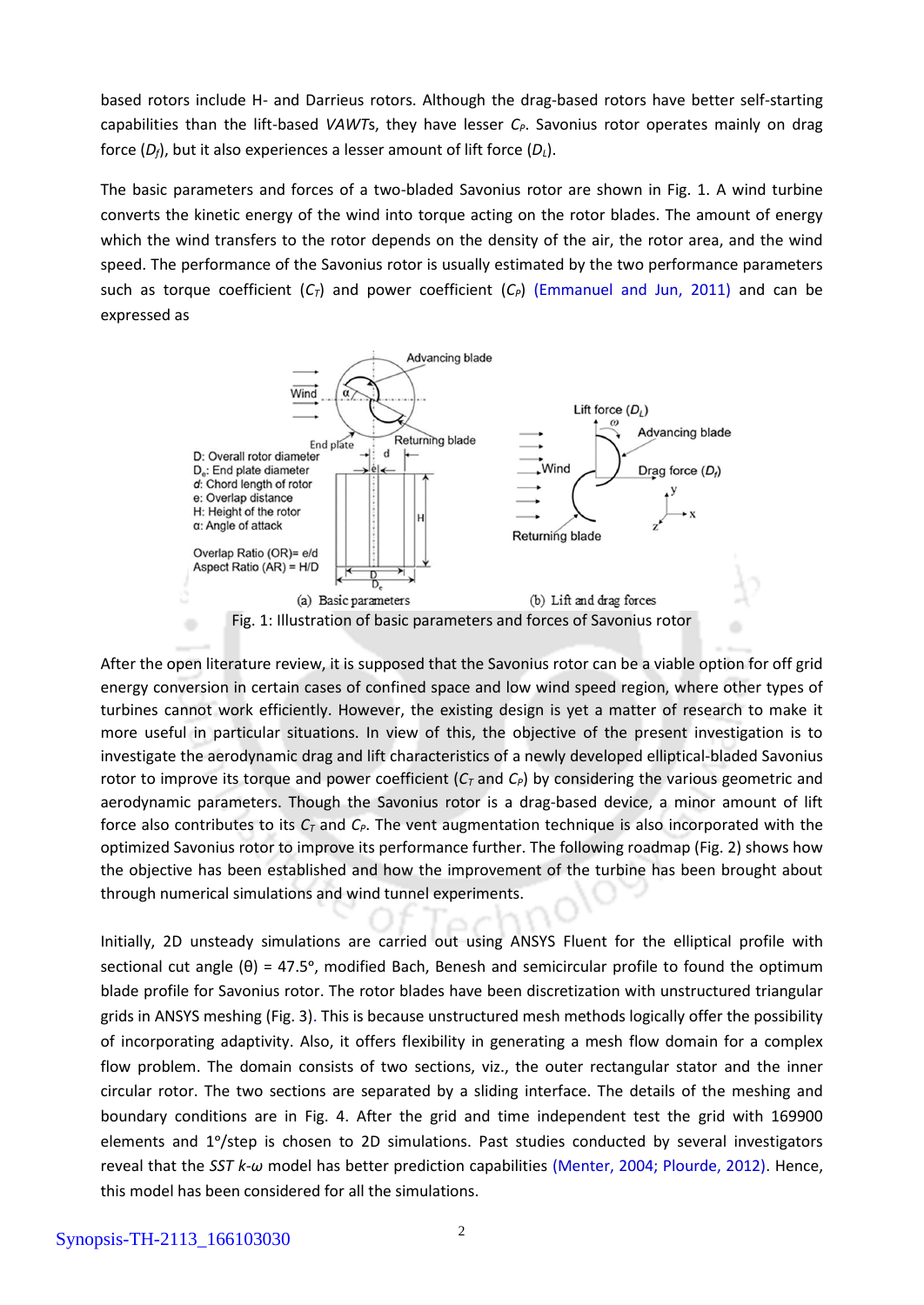







Symmetry

Interface

Rotating mesh region

 $8D$ 

6D

**Pressure outlet** 

**Fixed mesh region** 

From the numerical analysis, the peak  $C_P$  of 0.34 is obtained for the elliptical profile at *TSR* = 0.80; whereas at the same *TSR*, the peak *C*<sub>*P*</sub> is found to be 0.27, 0.29 and 0.30 for the semicircular, Benesh and modified Bach profiles, respectively (Fig. 5). Thus, there is an improvement of *C<sup>P</sup>* in the elliptical profile than the semicircular, Benesh and modified Bach profiles by 26%, 17% and 13%, respectively.

From Fig.6, it has been predicted that a higher velocity magnitude and lesser tip losses in elliptical profile than the other profiles. Also, the improved over lapping flow is found in elliptical profile than the other profile.

## Synopsis-TH-2113\_166103030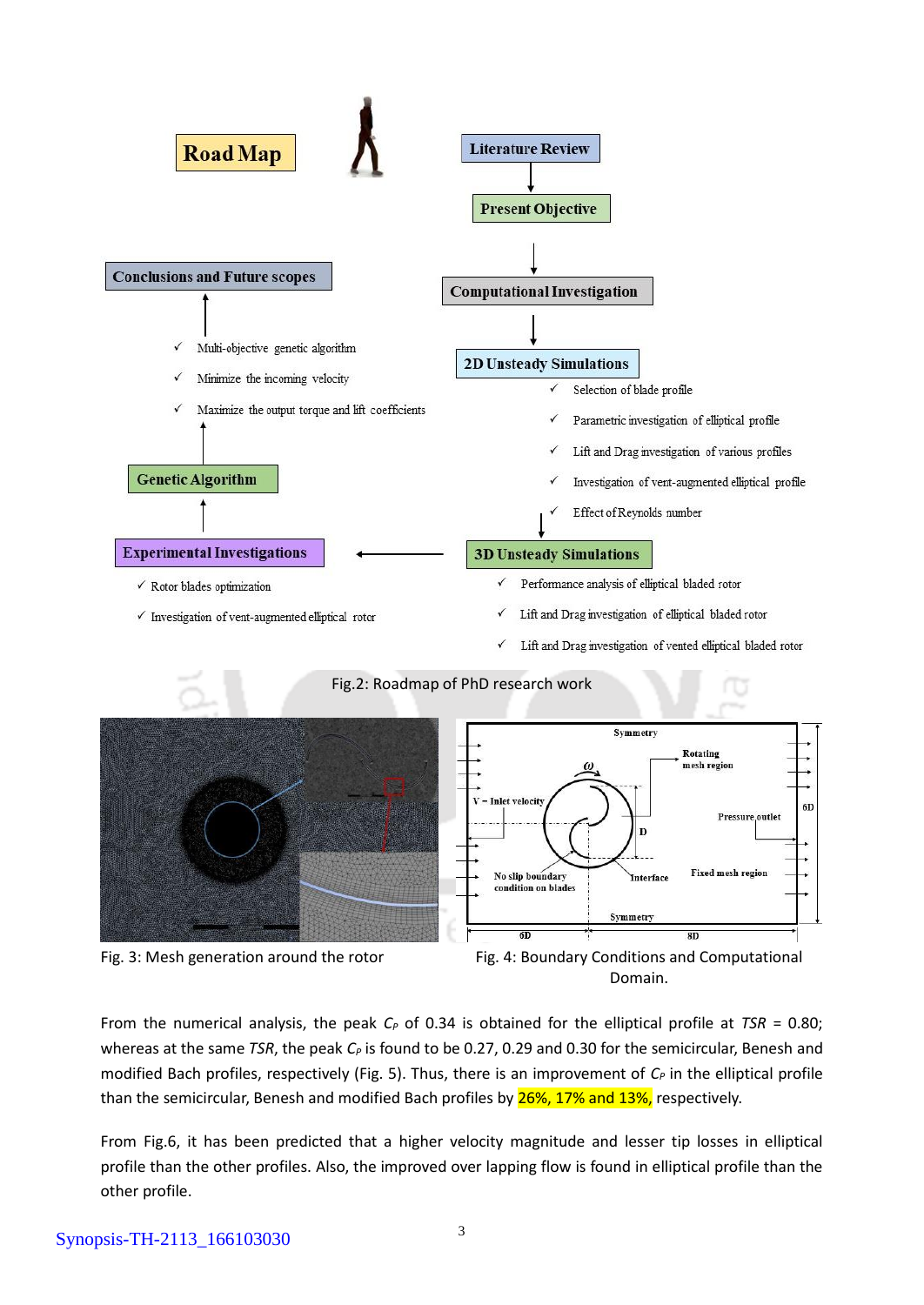

Fig. 5: Performance coefficients obtained from 2D numerical simulation





2D unsteady simulations are also carried out for the newly developed elliptical profile to found its optimum geometric parameters such as overlap ratio, number rotor blades and effect of shaft and Reynolds number. From the numerical results, it has been observed that the 2-bladed elliptical profile with overlap ratio (OR) = 0.15 has the maximum power coefficient at TSR = 0.80. The 2-bladed profile shows a peak *C<sub>P</sub>* of 0.34, whereas for the 3- and 4-bladed profiles, the peak *C<sub>P</sub>* is found to be 0.29 and 0.24, respectively (Fig. 7). With the presence of shaft, the power coefficients of the 2-bladed system are reduced because of the reduction in overlapping flow. The peak *CP* is found to be 0.31 for the 2-bladed elliptical profile in the presence of the central shaft (Fig. 8).

The rotor profiles have been tested numerically at various Reynolds number, *Re* =0.72 x10<sup>5</sup>, 0.89 x 10<sup>5</sup> and 1.01 x 10<sup>5</sup> corresponding to the wind speeds of 5 m/s, 6.2 m/s and 7 m/s. Usually, the C<sub>P</sub> of the rotor is increased with the increased in *Re*.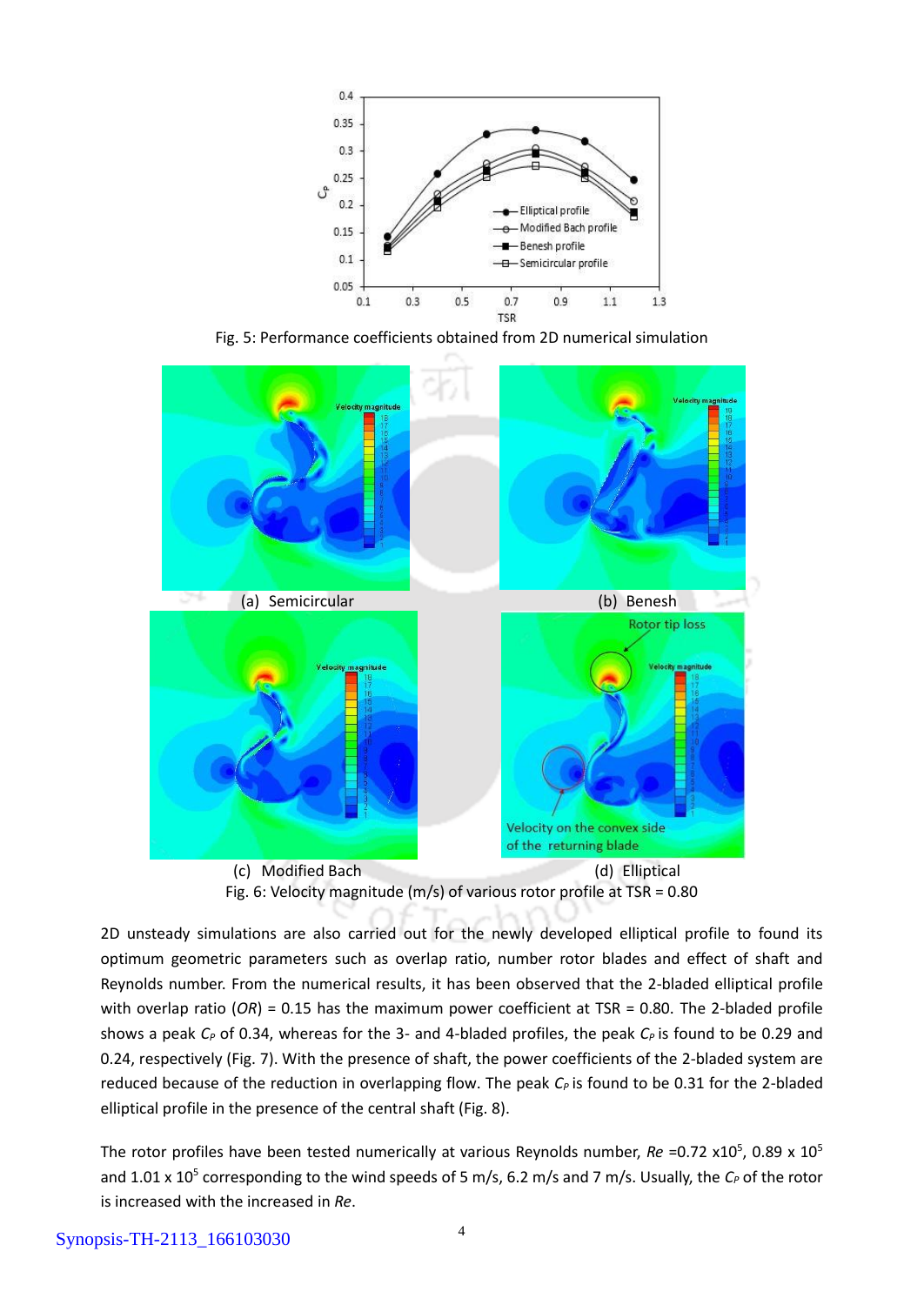

To arrive at a suitable design configuration, *C<sup>L</sup>* and *C<sup>D</sup>* has to be investigated, hence 2D unsteady simulations are conducted for the elliptical, modified Bach, Benesh and semicircular profiles.  $C_l$  and  $C_p$ are also investigated for the vented elliptical and semicircular profile. Initially, the present 2D unsteady results have been validated with of the unsteady results of Roy and Ducoin, (2016) at the identical conditions (Fig. 9).





Fig. 9: Validation of present 2D *C<sup>D</sup>* with the available results.

Fig.10: Variation of  $C_D$  and  $C_L$  for the elliptical and semicircular profiles at *TSR* = 0.6.

From the 2D unsteady simulations, the *CDmax* for elliptical-profile is found to be 2.43 at *α* = 84○ and 266○ respectively; however, for the semicircular profile, *CDmax* is 2.07 corresponding *α* =91○ and 270○ . Hence, there is an improvement in  $C_{Dmax}$  of  $17.4\%$  in elliptical profile than the semicircular profile (Fig. 10). The average  $C<sub>D</sub>$  for a complete rotation of elliptical and semicircular profile is found to be 1.43 and 1.35, respectively. Hence, there is higher average *C<sup>D</sup>* by 6% in the elliptical profile than the semicircular profile. The average C<sub>D</sub> of modified Bach and Benesh are found to be 1.41, 1.25, respectively. Hence, in modified Bach profile, there is an improvement of  $C<sub>D</sub>$  by 4.5% than the semicircular profiles. Also, the average  $C<sub>D</sub>$  for vented elliptical and semicircular profiles are found to be 1.45 and 1.39, respectively. Thus, there is an increase in average *C<sup>D</sup>* by 1.4% and 3% in the vented elliptical and semicircular profile than the non-vented elliptical and semicircular profile.

The 3D unsteady simulations are carried out with the vented elliptical-bladed rotor, and results are compared with the non-vented elliptical-bladed rotor at  $V = 6.2$  m/s. The performance coefficients are calculated at rotating conditions. The flow physics are also investigated around the vented and nonvented elliptical bladed rotor at an aspect ratio (AR) = 0.70. The  $C<sub>L</sub>$  and  $C<sub>D</sub>$  of the vented and non-vented elliptical bladed rotor have been calculated to arrive at the optimum design configuration. The 3D unsteady results have been validated with that of the available results of Jaohindy et al., (2013) at the identical conditions. From the 3D unsteady simulation, the  $C_D$  and  $C_L$  are estimated for elliptical and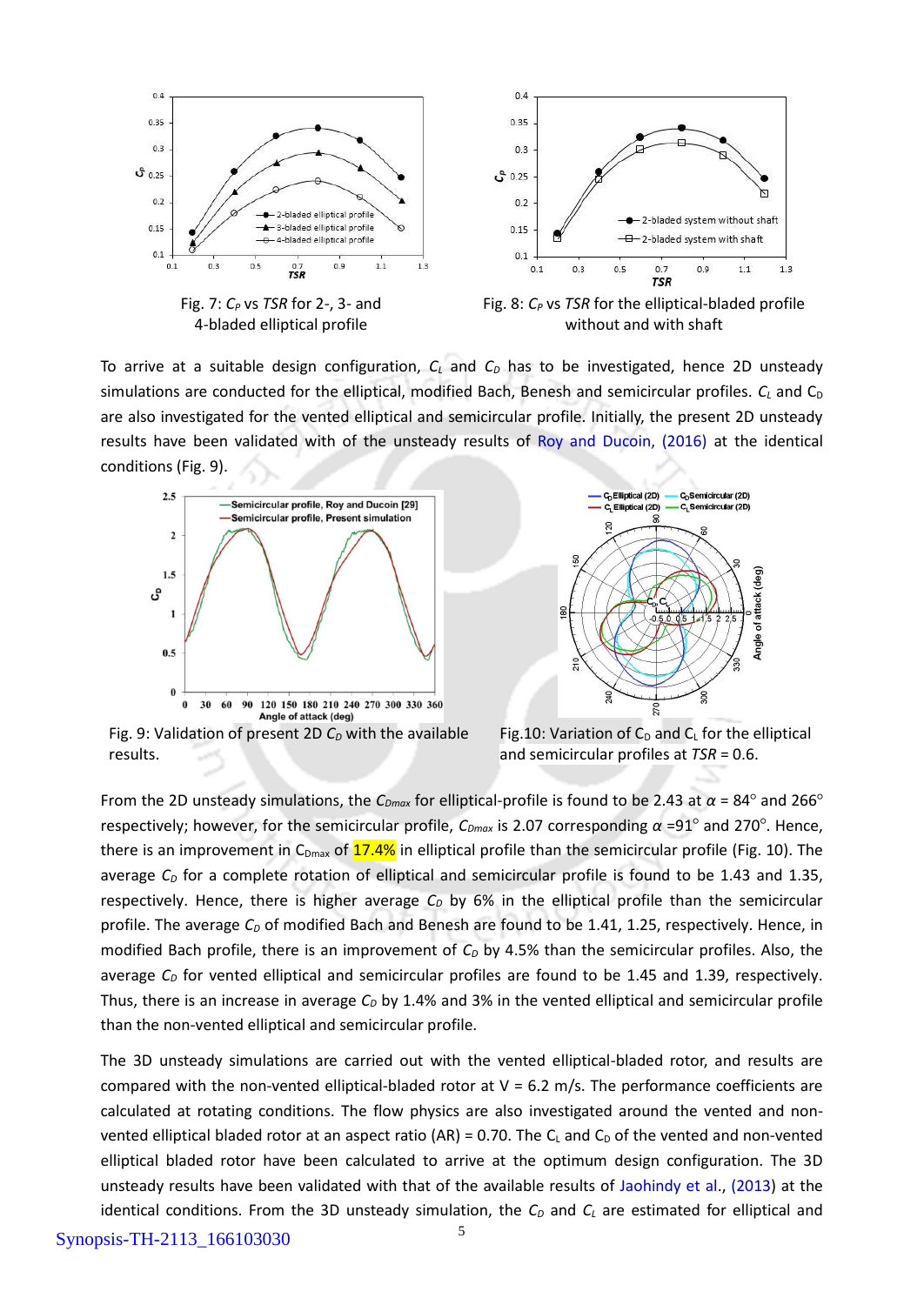semicircular bladed rotors at  $TSR = 0.6$  and  $AR = 1.09$ . The average  $C<sub>D</sub>$  for the elliptical-bladed rotor is 1.31 and for the semicircular bladed rotor is 1.26. Thus, there is an improvement in average  $C<sub>D</sub>$  by 4% in elliptical bladed rotor than the semicircular bladed rotor. The maximum  $C<sub>D</sub>$  is found to be 2.18 and 2.19 at *α* =70ᵒ and 249ᵒ, respectively for the elliptical bladed rotor, while, for the semicircular-bladed rotor, the maximum  $C_D$  is found to be 1.83 and 1.85 at  $\alpha$  = 64° and 244° (Fig. 11). The velocity magnitude is found to be maximum in the advancing surface of the elliptical bladed rotor than the semicircular bladed rotor (Fig. 12). With the incorporation of vent-augmenter, there is a marginal improvement in average *C<sup>D</sup>* in elliptical bladed rotor. The average *C<sup>D</sup>* for the vented elliptical and semicircular bladed rotors is found to be 1.32 and 1.28, respectively. The average *C<sup>L</sup>* for the vented elliptical bladed rotors is found to be 0.51. Thus, there is an increase of average *C<sup>L</sup>* by 6.3% in elliptical-bladed rotor with vents than the same rotor without vents. The average *C<sup>L</sup>* for the vented semicircular bladed rotors is found to be 0.53, respectively.



Fig.11: Variation of the 3D *C<sup>D</sup>* and *C<sup>L</sup>* for the elliptical and semicircular-bladed rotors at *TSR* = 0.6.



Fig.12: Velocity magnitude (m/s) contours of elliptical and semicircular bladed rotors at *TSR* = 0.6

After the series of 2D and 3D unsteady simulations, the wind tunnel experiments are performed for the elliptical, modified Bach, Benesh rotor to validate the numerical results. The experiments are conducted for the semicircular bladed rotor at the identical conditions to have a direct comparison. Further, the experiments are also conducted for the vented elliptical bladed rotor to investigate its influence on the rotor performance. The schematic diagram of a wind tunnel is shown in Fig. 13. The wind turbine blades for this experiment are manufactured using 0.5 mm thick *GI* (Galvanized Iron) sheets with an aspect ratio of 0.7 and 1.09. This material is strong enough to withstand the flow-field of the wind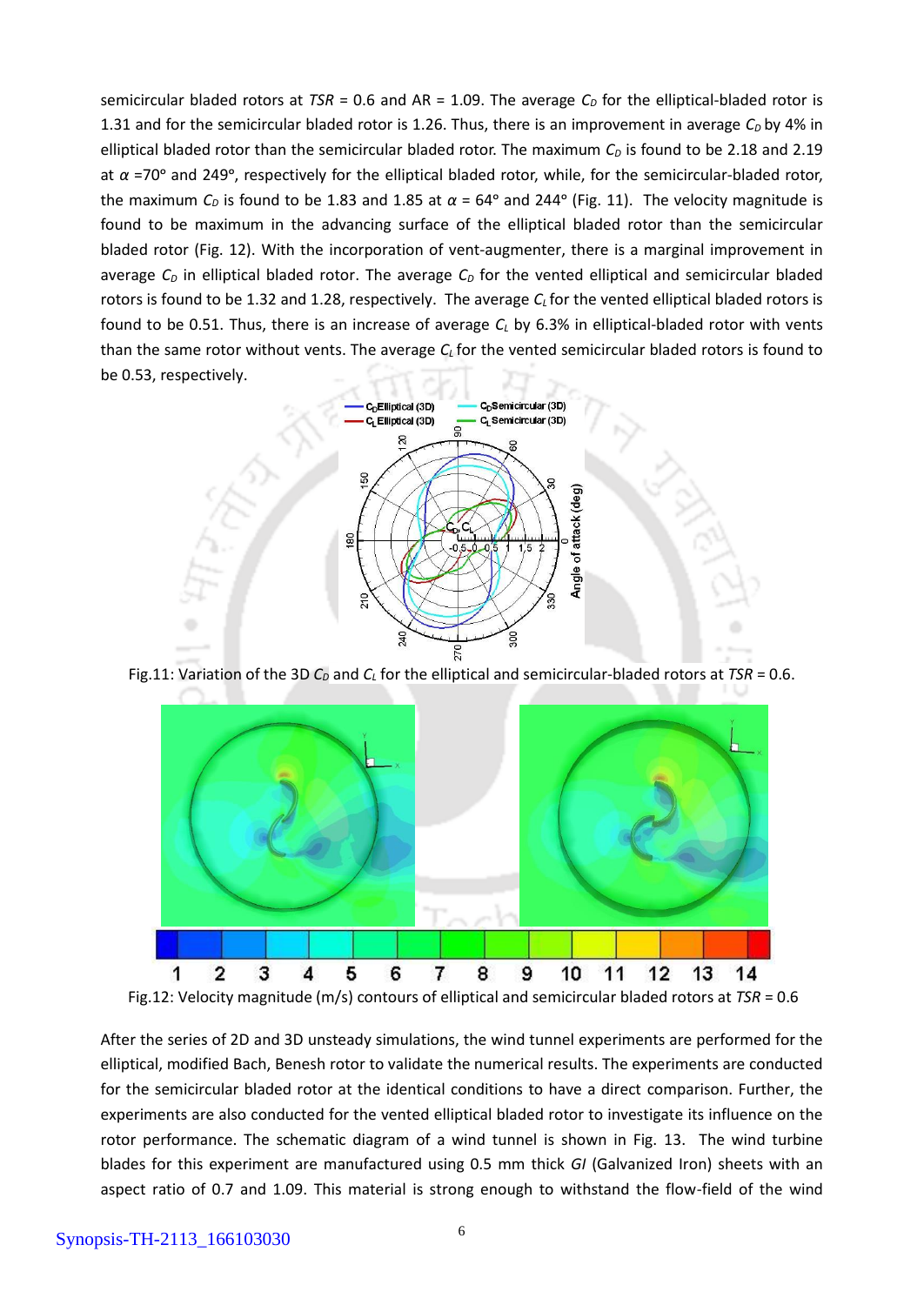ranging from 0 to more than 10 m/s. The vented elliptical-bladed rotor is manufacture with AR = 0.7. The error analysis, uncertainty analysis and a suitable blockage correction factor also considered for all the experimental data. The experimental peak *C<sup>P</sup>* values for the elliptical-bladed and semicircular-bladed rotors are found to be 0.19 and 0.15 at  $TSR = 0.7$  (Fig. 14); whereas the peak  $C_P$  for Benesh and modified Bach rotors are found to be 0.16 at *TSR* = 0.6 and 0.8, respectively. Thus, the elliptical-bladed rotor shows an improvement of  $C_P$  by 27% as compared to the semicircular-bladed rotor. With the inclusion of blockage correction, the *Cpmax* is found to be 0.185 for elliptical-bladed rotor at *AR* = 1.09, while for the semicircular bladed rotor is found to be 0.146 at the same AR*.* The blockage corrected *Cpmax* for the Benesh and modified Bach rotors are found to be 0.156 (Fig. 15).



wind tunnel experiments



Finally, the genetic algorithm has been performed using ANSYS 17.1 direct optimization technique for the 2D geometric model of elliptical and semicircular profiles. Finally, multi-objective genetic algorithm (MOGA) has been carried out with the objective is to minimize the incoming velocity and to maximize the torque and lift coefficients of the elliptical and semicircular bladed profiles for the given incoming velocity of 6.2 m/s. From the MOGA, at TSR = 0.80, the elliptical bladed Savonius rotor shows that the  $C_P$ = 0.35 at V = 5.91 m/s. For the semicircular bladed profile, the C<sub>P</sub> = 0.28 at V = 6.06 m/s. However, from the unsteady numerical simulation for the elliptical profile, the  $C_P = 0.34$  at V=6.2 m/s and for the semicircular profile C<sub>P =</sub> 0.27 at V=6.2 m/s. Thus, the newly developed elliptical bladed Savonius rotor is the better contender for small scale power generation in rural areas.